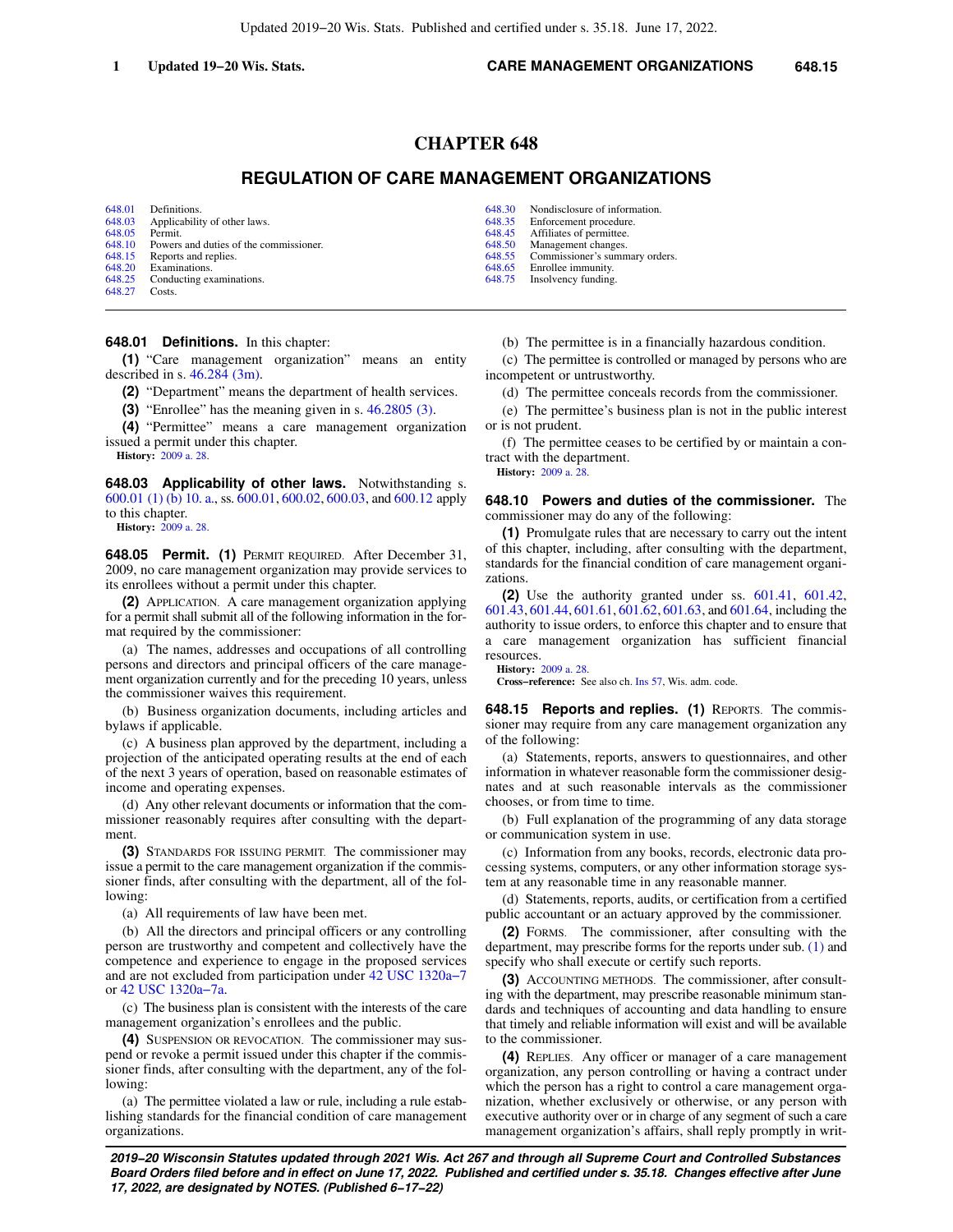## **648.15 CARE MANAGEMENT ORGANIZATIONS Updated 19−20 Wis. Stats. 2**

ing or in another designated form, to any written inquiry from the commissioner requesting a reply.

**(5)** VERIFICATION. The commissioner may require that any communication made to the commissioner under this section be verified.

**(6)** IMMUNITY. In the absence of actual malice, no person shall be subject to damages in an action for defamation based on a communication to the commissioner required by law under this chapter or by the commissioner under this chapter.

**(7)** EXPERTS. The commissioner may employ experts to assist the commissioner in an examination or in the review of any transaction subject to approval under this chapter. The care management organization that is the subject of the examination, or that is a party to a transaction under review, including the person acquiring, controlling, or attempting to acquire the care management organization, shall pay the reasonable costs incurred by the commissioner for the expert and related expenses.

**History:** [2009 a. 28.](https://docs.legis.wisconsin.gov/document/acts/2009/28)

**648.20 Examinations. (1)** POWER TO EXAMINE. (a) To inform himself or herself about a matter related to the enforcement of this chapter, the commissioner may examine the affairs and condition of any permittee.

(b) So far as reasonably necessary for an examination under par. [\(a\)](https://docs.legis.wisconsin.gov/document/statutes/648.20(1)(a)), the commissioner may examine the accounts, records, or documents so far as they relate to the permittee, of any of the following:

1. An officer, manager, employee, or person who has executive authority over or is in charge of any segment of the permittee's affairs.

2. A person controlling or having a contract under which the person has the right to control the permittee whether exclusively or with others.

3. A person who is under the control of the permittee, or a person who is under the control of a person who controls or has a right to control the permittee whether exclusively or with others.

(c) On demand, every permittee shall make available to the commissioner for examination any of its own accounts, records, documents, or evidences of transactions.

(d) On order of the commissioner any examinee under this chapter shall bring to the office for examination such records as the order reasonably requires.

**(2)** AUDITS OR ACTUARIAL OR OTHER EVALUATIONS. In lieu of all or part of an examination under sub.  $(1)$ , or in addition to it, the commissioner may order an independent audit by certified public accountants or an actuarial or other evaluation by actuaries or other experts approved by the commissioner of any permittee. Any accountant, actuary, or other expert selected is subject to rules respecting conflicts of interest promulgated by the commissioner. Any audit or evaluation under this section is subject to s. [648.25,](https://docs.legis.wisconsin.gov/document/statutes/648.25) so far as applicable.

**(3)** ALTERNATIVES TO EXAMINATION. In lieu of all or part of an examination under this section, the commissioner may accept the report of an audit already made by certified public accountants or of an actuarial or other evaluation already made by actuaries or other experts approved by the commissioner, or the report of an examination made by another government agency in this state, the federal government, or another state.

**(4)** PURPOSE AND SCOPE OF EXAMINATION. An examination may but need not cover comprehensively all aspects of the permittee's affairs and condition. The commissioner shall determine the exact nature and scope of each examination, and in doing so shall take into account all relevant factors, including the length of time the permittee has been doing business, the length of time the permittee has been certified by the department, the nature of the business being examined, the nature of the accounting records available, and the nature of examinations performed elsewhere. **History:** [2009 a. 28.](https://docs.legis.wisconsin.gov/document/acts/2009/28)

**648.25 Conducting examinations. (1)** ORDER OF EXAMI-NATION. For each examination under s. [648.20,](https://docs.legis.wisconsin.gov/document/statutes/648.20) the commissioner shall issue an order stating the scope of the examination and designating the examiner in charge. Upon demand, a copy of the order shall be provided to the examinee.

**(2)** ACCESS TO EXAMINEE. Any examiner authorized by the commissioner shall, for the purposes of the examination, have access at all reasonable hours to the premises and to any property of the examinee.

**(3)** COOPERATION. The officers, employees, and agents of the examinee shall comply with every reasonable request of the examiners for assistance in any matter relating to the examination. No person may obstruct or interfere with the examination in any way other than by legal process.

**(4)** CORRECTION OF BOOKS. If the commissioner finds the accounts or records to be inadequate for proper examination of the condition and affairs of the permittee or improperly kept or posted, the commissioner may employ experts to rewrite, post, or balance them at the expense of the permittee.

**(5)** REPORT ON EXAMINATION. The examiner in charge of an examination shall make a proposed report of the examination, including information and analysis ordered in sub. [\(1\),](https://docs.legis.wisconsin.gov/document/statutes/648.25(1)) together with the examiner's recommendations. Preparation of the proposed report may include conferences with the examinee or the examinee's representatives at the option of the examiner in charge. The commissioner shall serve the final examination report on the examinee.

**(6)** COPIES FOR BOARD. The permittee shall furnish copies of the final examination report to each member of its board or governing body.

**(7)** REPORT AS EVIDENCE. In any proceeding by or against the permittee or any officer or agent of the permittee the final examination report shall be admissible as evidence of the facts stated in the report. In any proceeding commenced under this chapter, the final examination report shall be admissible as evidence of the facts stated in the report. In any proceeding by or against the examinee, the facts asserted in any final examination report properly admitted in evidence shall be presumed to be true in the absence of contrary evidence.

**History:** [2009 a. 28](https://docs.legis.wisconsin.gov/document/acts/2009/28).

**648.27 Costs. (1)** COSTS TO BE PAID BY CARE MANAGEMENT ORGANIZATIONS. Permittees shall pay the reasonable estimate of costs of examinations under s. [648.20](https://docs.legis.wisconsin.gov/document/statutes/648.20), of review of applications under s. [648.05,](https://docs.legis.wisconsin.gov/document/statutes/648.05) and of analysis and financial monitoring of care management organizations by the commissioner and the department, including overhead and fixed costs, by a system of regular annual billings.

**(2)** DETERMINATION OF COSTS. Annually, the commissioner shall determine the estimated costs under sub. [\(1\)](https://docs.legis.wisconsin.gov/document/statutes/648.27(1)) for the commissioner and the department. The commissioner shall serve a request for payment on each permittee allocating the cost to each permittee in an amount that the commissioner determines reflects the permittee's proportionate share of projected enrollment in the department's annual contracting period.

**(3)** PAYMENT DEADLINE. The permittee shall pay the amount determined by the commissioner within 30 days of service of the request for payment under sub. [\(2\)](https://docs.legis.wisconsin.gov/document/statutes/648.27(2)).

**History:** [2009 a. 28](https://docs.legis.wisconsin.gov/document/acts/2009/28).

648.30 Nondisclosure of information. (1) TYPES OF INFORMATION. The office may refuse to disclose and may prevent any other person from disclosing any of the following:

(a) Testimony, reports, records, and information that are obtained, produced, or created in the course of an inquiry under s. [648.15.](https://docs.legis.wisconsin.gov/document/statutes/648.15)

(b) Testimony, reports, records, and information that are obtained, produced, or created in the course of an examination under s. [648.20.](https://docs.legis.wisconsin.gov/document/statutes/648.20)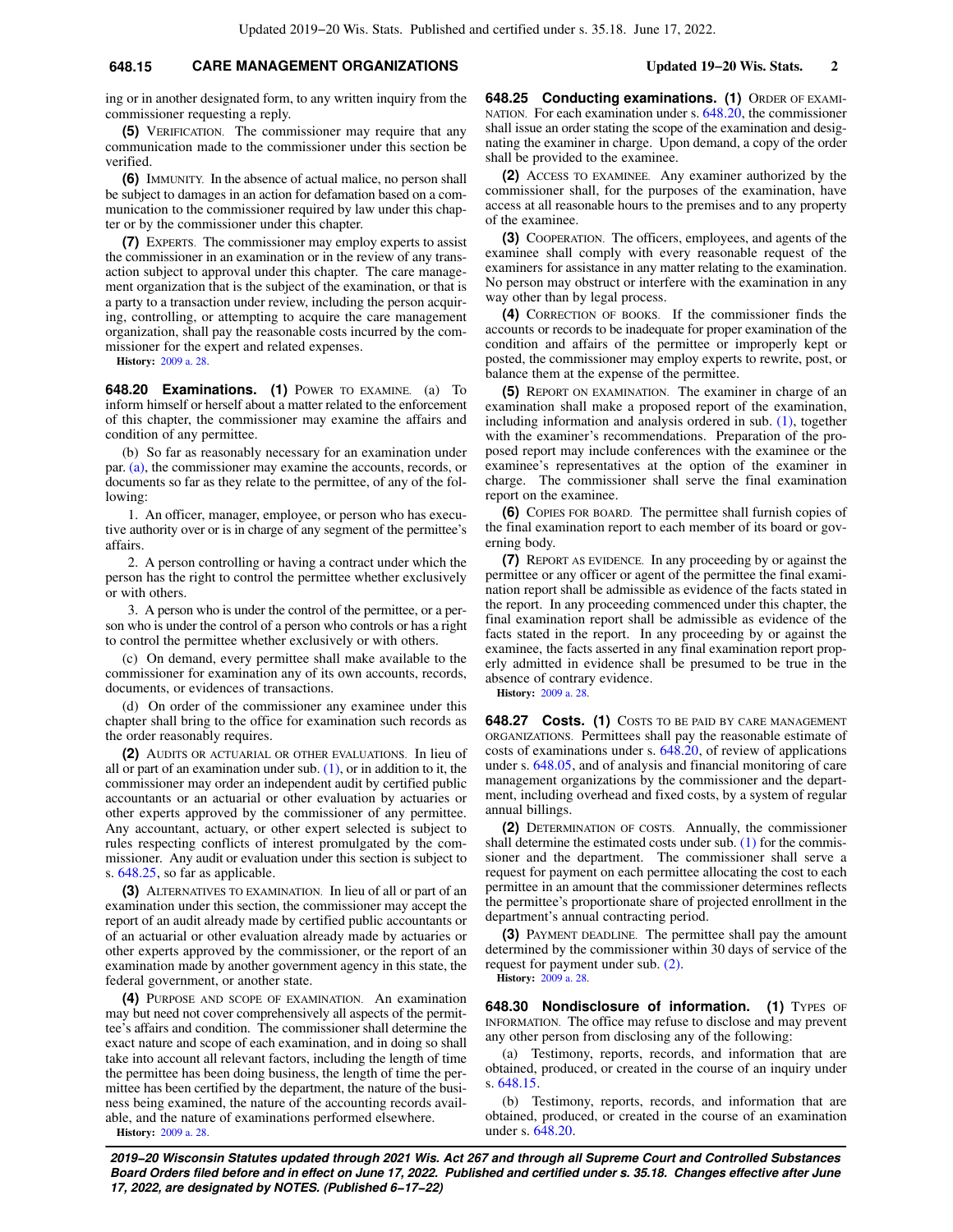(c) Testimony, reports, records, communications, and information that are obtained by the office from, or provided by the office to, any of the following, under a pledge of confidentiality or for the purpose of assisting or participating in monitoring activities or in the conduct of any inquiry, investigation, or examination:

1. The National Association of Insurance Commissioners.

2. An agent or employee of the National Association of Insurance Commissioners.

3. The insurance commissioner of another state.

4. An agent or employee of the insurance commissioner of another state.

5. An international, federal, state, or local regulatory or law enforcement agency, including the department.

6. An agent or employee of an agency described in subd. [5.](https://docs.legis.wisconsin.gov/document/statutes/648.30(1)(c)5.)

**(2)** WAIVER AND APPLICABILITY OF THE PRIVILEGE. Section [601.465 \(2m\) \(a\)](https://docs.legis.wisconsin.gov/document/statutes/601.465(2m)(a)) to [\(d\)](https://docs.legis.wisconsin.gov/document/statutes/601.465(2m)(d)) applies to the privilege under sub. [\(1\)](https://docs.legis.wisconsin.gov/document/statutes/648.30(1)). **History:** [2009 a. 28.](https://docs.legis.wisconsin.gov/document/acts/2009/28)

**648.35 Enforcement procedure. (1) INJUNCTIONS AND** RESTRAINING ORDERS. The commissioner may commence an action in circuit court in the name of the state to restrain by temporary or permanent injunction or by temporary restraining order any violation of this chapter, any rule promulgated under this chapter, or any order issued under s. [648.10 \(2\)](https://docs.legis.wisconsin.gov/document/statutes/648.10(2)). The commissioner need not show irreparable harm or lack of an adequate remedy at law in an action commenced under this subsection.

**(2)** ORDERS. The commissioner shall issue any orders under the procedures described in s. [601.63](https://docs.legis.wisconsin.gov/document/statutes/601.63) and shall hold any hearings under the procedures described in s. [601.62](https://docs.legis.wisconsin.gov/document/statutes/601.62).

**(3)** COMPULSIVE FORFEITURES. If a person does not comply with an order issued under s. [648.10 \(2\)](https://docs.legis.wisconsin.gov/document/statutes/648.10(2)) within 2 weeks after the commissioner has given the care management organization notice of the commissioner's intention to proceed under this subsection, the commissioner may commence an action for a forfeiture in such sum as the court considers just, but not exceeding \$5,000 for each day that the violation continues after the commencement of the action until judgment is rendered. No forfeiture may be imposed under this subsection if at the time the action was commenced the care management organization was in compliance with the order, nor for any violation of an order occurring while any proceeding for judicial review of the order was pending, unless the court in which the proceeding was pending certifies that the claim of invalidity or nonapplicability of the order was frivolous or a sham. If after judgment is rendered the care management organization does not comply with the order, the commissioner may commence a new action for a forfeiture and may continue commencing actions until the person complies. The proceeds of all actions under this subsection, after deduction of the expenses of collection, shall be paid into the common school fund of the state.

**(4)** FORFEITURES AND CIVIL PENALTIES. (a) *Restitutionary forfeiture.* Whoever violates an order issued under s. [648.10 \(2\)](https://docs.legis.wisconsin.gov/document/statutes/648.10(2)) that is effective under s. [601.63,](https://docs.legis.wisconsin.gov/document/statutes/601.63) any section of this chapter, or any rule relating to this chapter shall forfeit to the state twice the amount of any profit gained from the violation, in addition to any other forfeiture or penalty imposed.

(b) *Forfeiture for violation of order.* Whoever violates an order issued under s. [648.10 \(2\)](https://docs.legis.wisconsin.gov/document/statutes/648.10(2)) that is effective under s. [601.63](https://docs.legis.wisconsin.gov/document/statutes/601.63) shall forfeit to the state not more than \$1,000 for each violation. Each day that the violation continues is a separate offense.

(c) *Forfeiture for violation of statute or rule.* Whoever violates, intentionally aids in violating, or knowingly permits a person over whom he or she has authority to violate a section of this chapter or a rule promulgated under this chapter shall forfeit to the state not more than \$1,000 for each violation. If the section or rule violated imposes a duty to make a report to the commissioner, each week of delay in complying with the duty is a new violation.

### **3 Updated 19−20 Wis. Stats. CARE MANAGEMENT ORGANIZATIONS 648.45**

(d) *Procedure.* The commissioner may order any person to pay a forfeiture imposed under this subsection, which shall be paid into the common school fund. If the order is issued without a hearing, the affected person may demand a hearing through procedures described under s.  $601.62$  (3) (a). If the person fails to request a hearing, the order is conclusive as to the person's liability. The scope of review for forfeitures ordered is that specified under s. [227.57](https://docs.legis.wisconsin.gov/document/statutes/227.57). The commissioner may cause an action to be commenced to recover the forfeiture. Before an action is commenced, the commissioner may compromise the forfeiture.

**(5)** CRIMINAL PENALTY. Whoever intentionally violates or intentionally permits any person over whom he or she has authority to violate or intentionally aids any person in violating any section of this chapter, any rule promulgated to administer this chapter, or any order issued under s. [648.10 \(2\)](https://docs.legis.wisconsin.gov/document/statutes/648.10(2)) that is effective under s. [601.63](https://docs.legis.wisconsin.gov/document/statutes/601.63) is guilty of a Class I felony, unless a specific penalty is provided elsewhere in the statutes. Intent has the meaning expressed under s. [939.23.](https://docs.legis.wisconsin.gov/document/statutes/939.23)

**History:** [2009 a. 28](https://docs.legis.wisconsin.gov/document/acts/2009/28).

**648.45 Affiliates of permittee. (1)** INFORMATION. A permittee and a person attempting to acquire or having control of a permittee, shall report to the commissioner the information concerning the permittee, its affiliates, and the person attempting to acquire control of the permittee that the commissioner requires by rule. The commissioner may promulgate rules prescribing the timing of reports under this subsection, including requiring periodic reporting and the form and procedure for filing reports.

**(2)** REPORT FOR AFFILIATES. The permittee may report on behalf of all affiliated entities if it provides all the information that would be required if each affiliate reported separately.

**(3)** CONSENT TO JURISDICTION. Every permittee shall promptly submit to the commissioner a statement from each of its affiliates that the affiliate agrees to be subject to the jurisdiction of the commissioner and the courts of this state for the purposes of this chapter. A governmental unit is not subject to this requirement. The commissioner may exempt other affiliates from this subsection.

**(4)** INFORMATION ORDER. The commissioner may, by order, require any permittee or any person attempting to acquire or having control of the permittee, to report information under sub.  $(1)$ or other information to the commissioner.

**(5)** TRANSACTIONS WITH AFFILIATES. Neither a permittee nor an affiliate of the permittee may enter into a transaction between the permittee and affiliate unless all of the following apply:

(a) The transaction at the time it is entered into is reasonable and fair to the interests of the permittee.

(b) The books, accounts, and records of each party to the transaction are kept in a manner that clearly and accurately discloses the nature and details of the transaction and, in accordance with generally accepted accounting principles, permits ascertainment of charges relating to the transaction.

(c) The permittee's financial condition following any dividends or distributions to shareholders or a person having control of the permittee is reasonable in relation to the permittee's outstanding liabilities and is adequate to its financial needs.

(d) The transaction complies with any other standard that the commissioner, after consulting with the department, prescribes by rule.

**(6)** TRANSACTIONS SUBJECT TO DISCLOSURE. (a) *Affiliated transactions to be reported.* 1. The commissioner, after consulting with the department, may promulgate rules requiring a permittee, a person attempting to acquire or having control of a permittee, and affiliates of a permittee to report a transaction or a group or series of transactions, if all of the following are satisfied:

a. The transaction is between a permittee and a person attempting to acquire or having control of the permittee or an affiliate of the permittee, or the transaction directly or indirectly benefits the person or affiliate.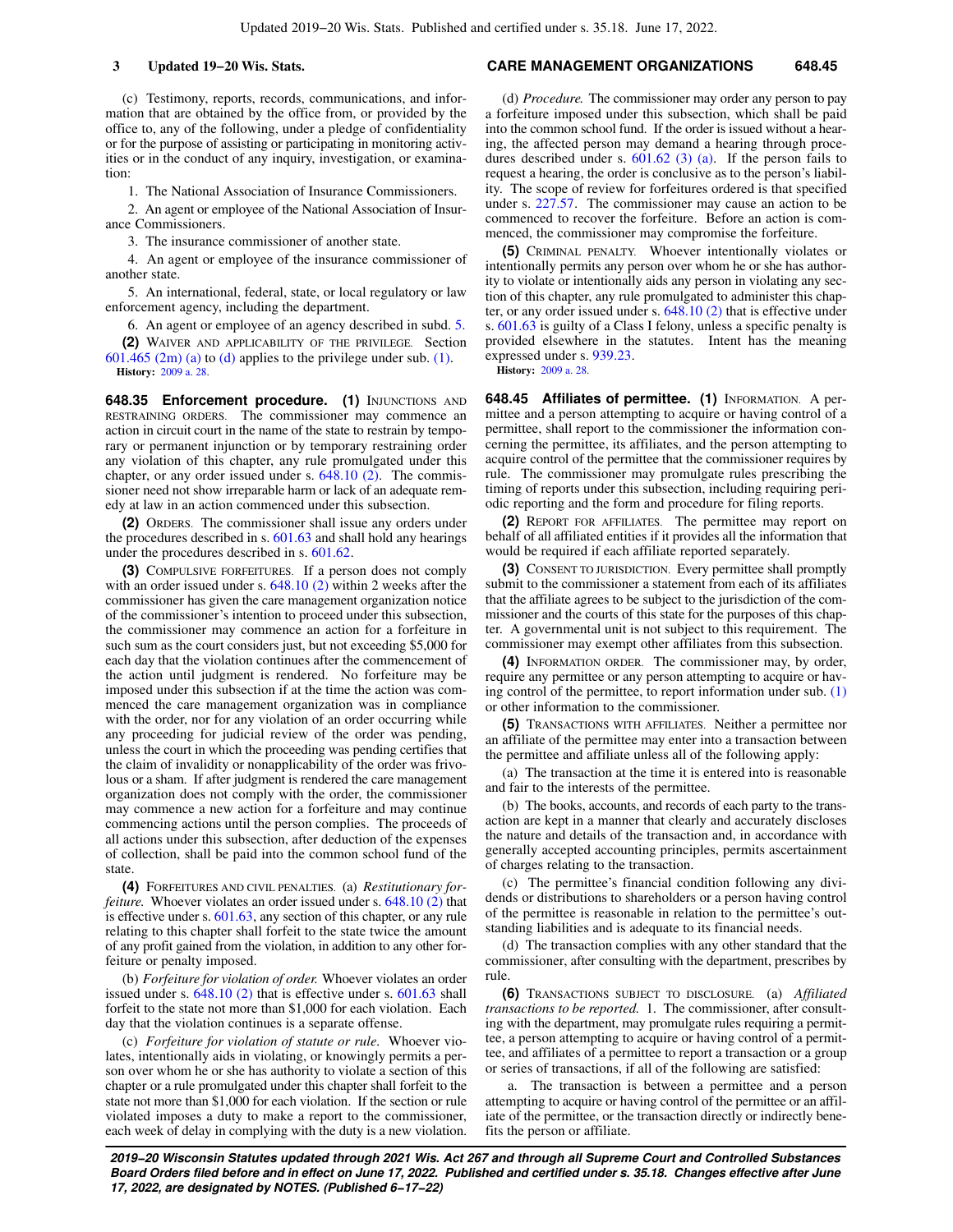## **648.45 CARE MANAGEMENT ORGANIZATIONS Updated 19−20 Wis. Stats. 4**

b. The transaction is, or the group or series of transactions are, material to the permittee.

2. Transactions that are material to a permittee for the purposes of subd. [1.](https://docs.legis.wisconsin.gov/document/statutes/648.45(6)(a)1.) include management contracts, service contracts, and cost−sharing arrangements. The commissioner, after consulting with the department, may prescribe by rule standards for determining whether a transaction is material under this subsection.

3. No permittee, person attempting to acquire or having control of a permittee, or affiliate of the permittee may enter into a transaction required to be reported to the commissioner under this subsection unless the permittee, person, and affiliate report the transaction to the commissioner in the form and by the date before the effective date of the transaction that are prescribed by the commissioner by rule, after consulting with the department. The commissioner may not require the transaction to be reported earlier than 30 days before the effective date of the transaction.

(b) *Disapproval.* The commissioner may, within the period prescribed in par. [\(a\) 3.,](https://docs.legis.wisconsin.gov/document/statutes/648.45(6)(a)3.) disapprove any transaction reported under par.[\(a\)](https://docs.legis.wisconsin.gov/document/statutes/648.45(6)(a)) if the commissioner finds, after consulting with the department, that it would violate the law or would be contrary to the interests of enrollees of the permittee, the department, or the public.

(c) *Transactions prohibited.* No permittee, person attempting to acquire or having control of the permittee, or affiliate of the permittee may enter into a transaction that is not reported as required under par. [\(a\)](https://docs.legis.wisconsin.gov/document/statutes/648.45(6)(a)) or that is disapproved by the commissioner under par. [\(b\).](https://docs.legis.wisconsin.gov/document/statutes/648.45(6)(b))

(d) *Voidable transactions.* If a permittee, person attempting to acquire or having control of the permittee, or affiliate enters into a transaction in violation of this section, the permittee may void the transaction, obtain an injunction, and recover from the person or affiliate the amount necessary to restore the permittee to its condition had the transaction not occurred. The commissioner may order a permittee to void the transaction, to commence an action against the person or affiliate, or to take other action.

(e) *Required financial conditions.* The commissioner, after consulting with the department, may promulgate rules for determining adequacy of financial condition under this section.

(f) *Exemption if permittee reports.* Paragraph [\(a\)](https://docs.legis.wisconsin.gov/document/statutes/648.45(6)(a)) does not apply to a person attempting to acquire or having control of, or an affiliate of, a permittee, if the permittee reports on behalf of the person or on behalf of the affiliate, and the transaction is not disapproved by the commissioner under par. [\(b\).](https://docs.legis.wisconsin.gov/document/statutes/648.45(6)(b))

**(7)** DIVIDENDS AND DISTRIBUTIONS. (a) A permittee may not pay a dividend or distribution, and an affiliate of a permittee may not accept a dividend or distribution, unless the permittee reports the dividend or distribution to the commissioner at least 30 days before payment and the commissioner does not disapprove the dividend or distribution within that period.

(b) The commissioner, after consulting with the department, may promulgate rules under this section that do any of the following:

1. Prescribe the form and content of and procedure for filing reports under this subsection.

2. Exempt dividends or distributions from the reporting requirement under par.  $(a)$  under conditions that the commissioner determines will not jeopardize the financial condition of the permittee.

(c) A permittee may declare a dividend or distribution that is conditioned upon the permittee's compliance with this subsection. A declaration of a dividend or distribution under this subsection does not confer rights to the proposed recipient of the dividend or distribution unless this subsection is complied with and is void if the dividend or distribution is disapproved by the commissioner under par. [\(a\).](https://docs.legis.wisconsin.gov/document/statutes/648.45(7)(a))

(d) In addition to any other remedies available, a permittee may recover from the recipient any dividend or distribution paid in violation of this subsection.

**(8)** DUTIES OF OFFICERS AND DIRECTORS. (a) No director or officer of a permittee or of an affiliate of a permittee may permit, participate in, or assent to a transaction or payment or acceptance of a dividend or distribution prohibited under this chapter.

(b) An officer or director of a permittee or of an affiliate of a permittee who knows, or reasonably should know, that the permittee or affiliate has entered into a transaction or paid a dividend or distribution that violates this chapter shall report the transaction, dividend, or distribution to the commissioner in writing within 30 days after attaining that knowledge. Section [648.15 \(6\)](https://docs.legis.wisconsin.gov/document/statutes/648.15(6)) applies to a report under this section, and the report is confidential unless the commissioner finds it necessary to disclose the report for the purpose of enforcing this chapter.

**History:** [2009 a. 28](https://docs.legis.wisconsin.gov/document/acts/2009/28); [2011 a. 257](https://docs.legis.wisconsin.gov/document/acts/2011/257) s. [56](https://docs.legis.wisconsin.gov/document/acts/2011/257,%20s.%2056).

**648.50 Management changes. (1)** APPROVAL REQUIRED. No proposed plan of merger or other plan for acquisition of control of a permittee may be executed unless the commissioner, after consulting with the department, approves the plan.

**(2)** GROUNDS FOR APPROVAL. The commissioner shall approve the plan under this section if the commissioner finds, after a hearing, that it would not violate the law or be contrary to the interests of the public, the department, or the enrollees.

**(3)** INFORMATION REQUIRED. A permittee shall report to the commissioner any changes in directors or principal officers after a permit is issued, together with biographical data on the new director or officer that the commissioner requires by rule. **History:** [2009 a. 28](https://docs.legis.wisconsin.gov/document/acts/2009/28).

**648.55 Commissioner's summary orders. (1)** The commissioner, after consulting with the department, may make and serve an order on a permittee, requiring it to stop providing services under the department contract, or to take corrective measures, without notice and before hearing, if it appears to the commissioner that irreparable harm to the property or business of the permittee or to the interests of its enrollees or the public, will occur unless the commissioner acts with immediate effect and one of the following applies:

(a) The permittee is not in compliance with a rule establishing standards for the financial condition of care management organizations.

(b) Grounds exist to suspend or revoke the permittee's permit. **(2)** An order issued under this subsection is effective immediately.

**(3)** The permittee has the rights provided under s. [601.62](https://docs.legis.wisconsin.gov/document/statutes/601.62). The commissioner may serve upon the permittee notice of hearing under the procedures under s. [601.62](https://docs.legis.wisconsin.gov/document/statutes/601.62) simultaneously with service of the order under sub. [\(1\)](https://docs.legis.wisconsin.gov/document/statutes/648.55(1)).

**(4)** The commissioner may keep proceedings under this section confidential.

**History:** [2009 a. 28](https://docs.legis.wisconsin.gov/document/acts/2009/28).

**648.65 Enrollee immunity. (1)** IMMUNITY. An enrollee of a care management organization is not liable for health care, service, equipment, or supply charges that are covered under the care management organization's contract with the department.

**(2)** PROHIBITED RECOVERY ATTEMPTS. No person may bill, charge, collect a deposit from, seek compensation from, file or threaten to file with a credit reporting agency with respect to, or have any recourse against an enrollee or any person acting on the enrollee's behalf, for any health care, service, equipment, or supply charges for which the enrollee or person acting on his or her behalf is not liable under sub. [\(1\).](https://docs.legis.wisconsin.gov/document/statutes/648.65(1))

**(3)** IMMUNITY NOT AFFECTED. The immunity of an enrollee under subs.  $(1)$  and  $(2)$  is not affected by any of the following:

(a) A breach or default on an agreement by the care management organization or the failure of any person to compensate the provider.

(b) The insolvency of the care management organization or any person contracting with the care management organization or